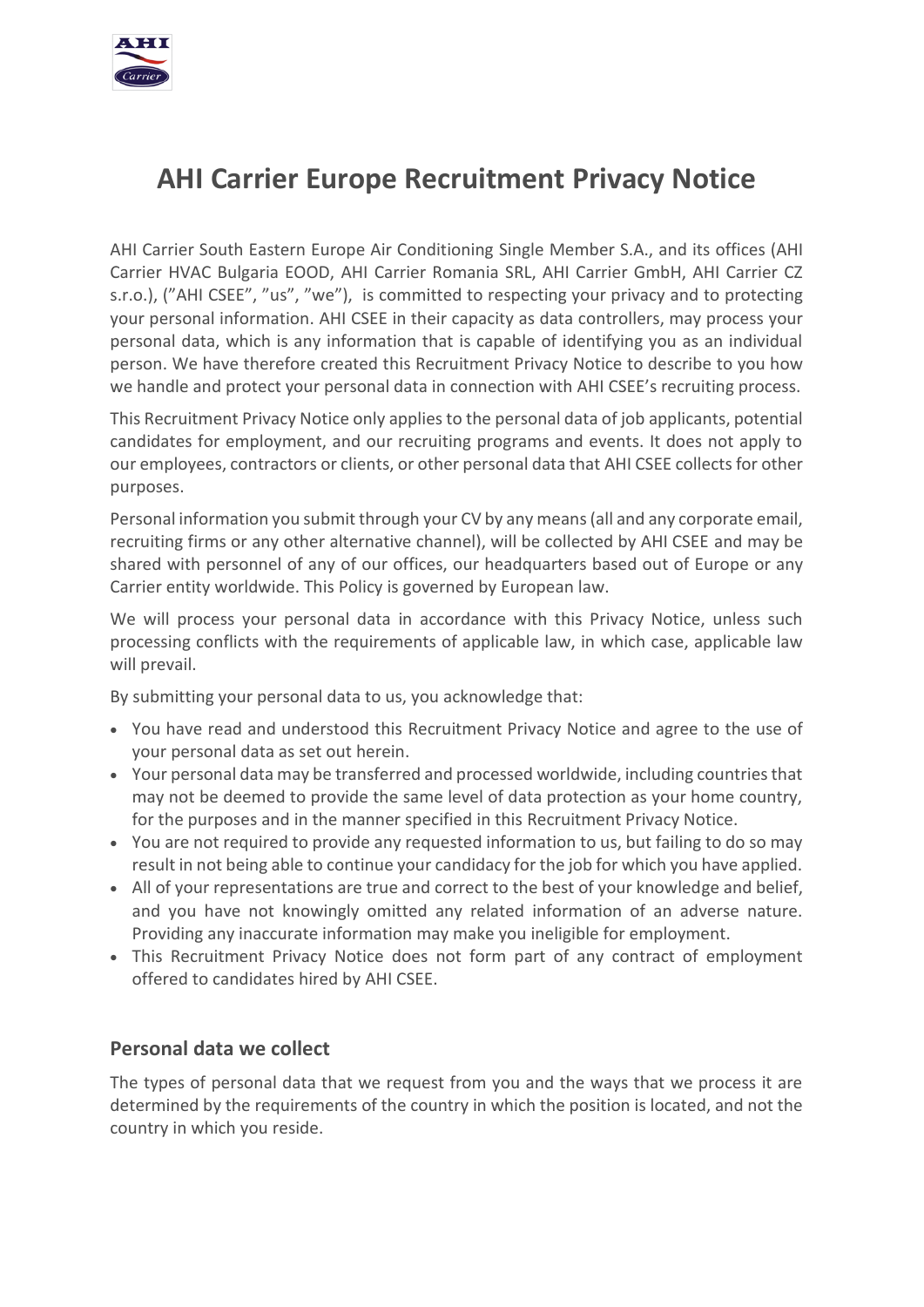

We usually collect personal data directly from you when you apply for a role with us, such as your name, address, contact information, work and educational history including compensation & benefits, achievements, test results, employment preferences, willingness to relocate, desired salary and information relating to references. We also may collect personal data about you from third parties, such as professional recruiting firms, your references, prior employers, AHI CSEE employees with whom you have interviewed, and employment background check providers, to the extent this is permitted by applicable law.

Sensitive personal data is a subset of personal data and includes ethnicity, health, trade union membership, philosophical beliefs, sexual orientation, as well as other categories as prescribed by law. We do not seek to obtain and will not collect such data about a candidate unless permitted to do so by applicable laws.

If you intend to provide us with details of a reference or any other third party as part of your CV/ résumé, it is your responsibility to obtain consent from that third party prior to passing their personal information to us.

You are responsible for the content of the information you provide to us either directly or indirectly through an agent and you must ensure it is legal, honest, truthful, accurate and not misleading in any way. You must ensure that the information provided by you does not contain material that is obscene, blasphemous, defamatory, infringing on any rights of any third party, or otherwise legally actionable by such third party.

# **Use of your personal data**

We collect and use your personal data for legitimate human resources and business management reasons including:

- identifying and evaluating candidates for potential employment, as well as for future roles that may become available;
- recordkeeping in relation to recruiting and hiring;
- ensuring compliance with legal requirements, including diversity and inclusion requirements and practices;
- conducting reference checks, background checks and criminal history checks as permitted by applicable law;
- protecting our legal rights to the extent authorised or permitted by law; or
- emergency situations where the health or safety of one or more individuals may be endangered.

#### **Data recipients and international data transfers**

Your personal data may be accessed by recruiters and interviewers working in the country where the position for which you are applying is based, as well as by recruiters and interviewers working in different countries within the AHI Carrier global organisation.

In addition, we may disclose or transfer your personal data in the event of a re-organisation, merger, sale, joint venture, assignment, or other transfer or disposition of all or any portion of our business.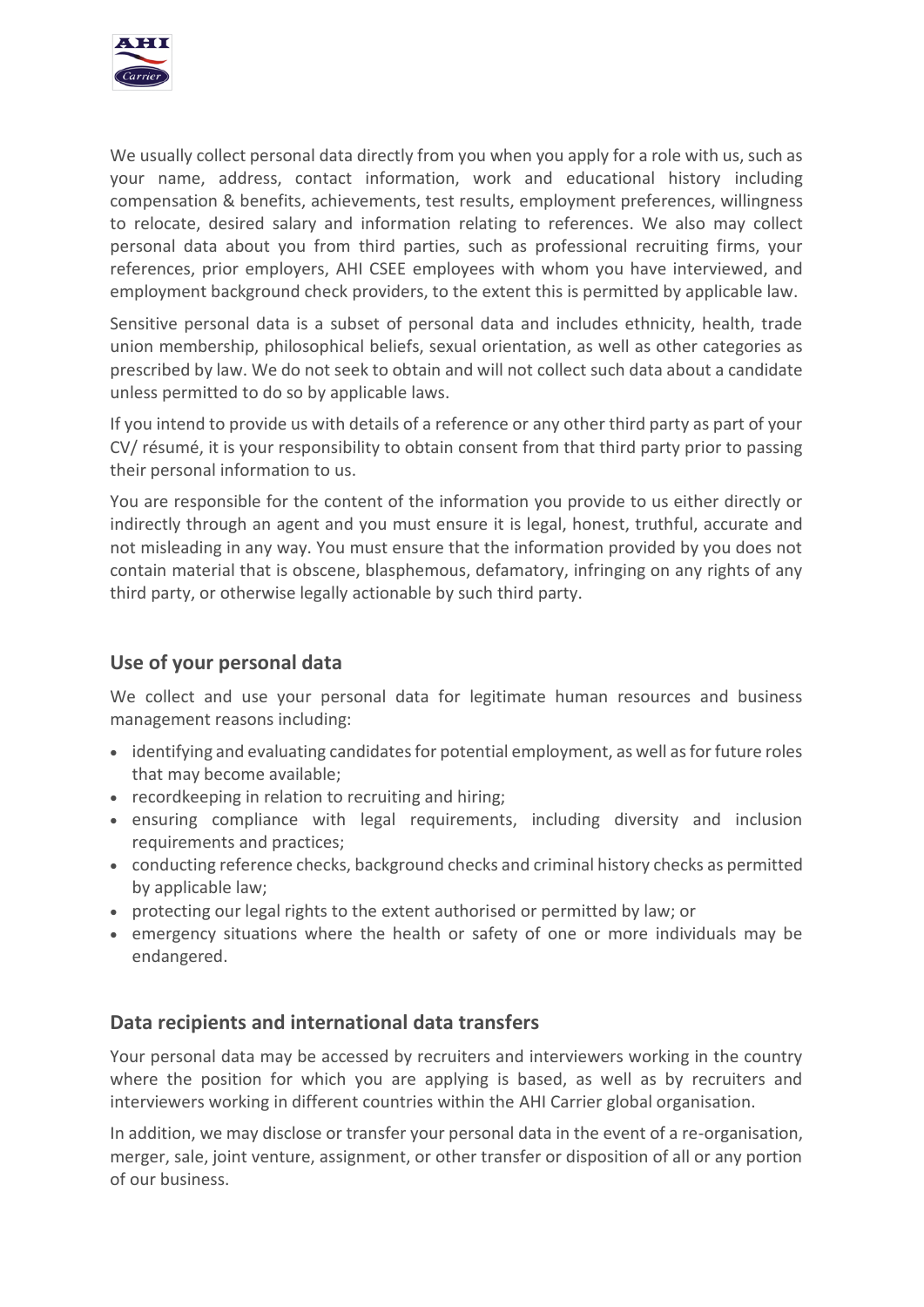

## **Data retention**

If we do not employ you, we may nevertheless continue to retain and use your personal data for up to 48 months, to consider you for potential future roles and to perform recruiting statistics or research. If you would prefer that we not retain your information for such purposes, please let us know by contacting us as indicated below.

We may delete your personal information at any time (including your CV/résumé), without any reason. Therefore, you should retain your own copy of the personal information provided to us and re-apply for any job vacancy

#### **Security**

We have implemented generally accepted standards of technical and operational security to protect personal data from loss, misuse, alteration, or destruction. Only authorised personnel of AHI CSEE are provided access to personal data, and these employees are required to treat this information as confidential. Despite these precautions, we cannot guarantee that unauthorised persons will not obtain access to your personal data.

## **Your rights**

We take reasonable steps that are designed to keep your personal data accurate, complete, and up-to-date for the purposes for which it is collected and used.

You may have the right to request access to the personal data that we have collected about you for the purposes of reviewing, modifying, or requesting deletion of the data. You may have the right to request a copy of the personal data we have collected about you and to have any inaccuracies about you corrected. You may also request that we cease processing your personal data, although note that we may need to retain certain personal data where required or permitted to under applicable law.

If you would like to make a request to access, review, or correct the personal data we have collected about you, or to discuss how we process your personal data, please contact us at [data.privacy@ahi-carrier.eu.](mailto:data.privacy@ahi-carrier.eu)

To help protect your privacy and security, we will take reasonable steps to verify your identity before granting you access to your personal data. We will make reasonable attempts to promptly investigate, comply with, or otherwise respond to your requests as may be required by applicable law. Depending upon the circumstances and the request, we may not be permitted to provide access to personal data or otherwise fully comply with your request; for example, where producing your information may reveal the identity of someone else. We reserve the right to charge an appropriate fee for complying with your request where allowed by applicable law, and/or to deny your requests where, in the Firm's discretion, they may be unfounded, excessive, or otherwise unacceptable under applicable law.

In addition, and where granted by applicable law, you may have the right to lodge a complaint with a competent data protection authority.

We do not make recruiting or hiring decisions based solely on automated decision-making.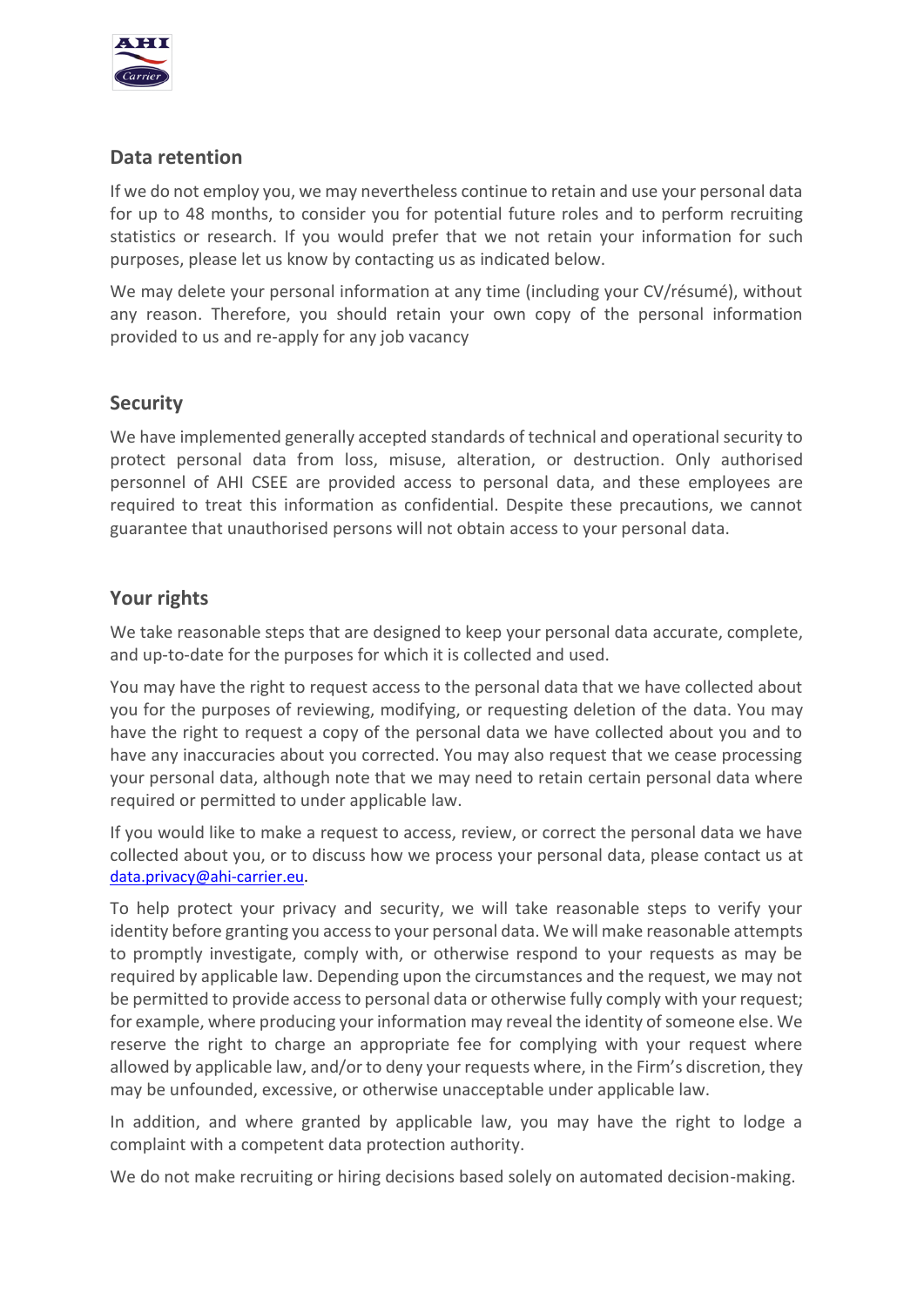

## **No Offer of Employment**

This Policy does not constitute an offer or promise of employment with respect to any employment position. AHI CSEE may eliminate, modify or change without notice any aspect(s) of the employment positions, compensation, and benefit plans described within a job vacancy. Job vacancies provide descriptions of possible roles within AHI CSEE, which should not be interpreted as binding offers, terms or conditions of employment. Any employment offer that may follow as a result of the identification of a potential opportunity by a candidate, or submission of information to AHI CSEE, is in accordance with the specific terms of that offer, and not based in any way upon the description of the opportunity on the job vacancy.

## **Diversity and Equal Opportunity**

AHI CSEE is an equal opportunity employer, which means we offer equal treatment to all applicants. AHI CSEE prohibits discrimination, directly or indirectly, on the basis of race, gender, color, national origin, religion, marital status, age, disability, sexual orientation, gender identity and / or expression, genetic information, veteran status or any other classification protected by applicable law in any area of recruitment.

To the extent the personally identifiable information you provide contains details of your: racial or ethnic origin; political opinions or beliefs; religious beliefs; membership in a trade union or political party; physical or mental health or condition; sexual orientation; commission (or alleged commission) of an offense or related proceedings; job evaluations or educational records, you expressly authorise AHI CSEE to handle such details for the purposes of your job application.

#### **Law Applicable to Job Application**

You may apply for jobs based in countries (or territories) other than the country where you are resident or from which you make your application. Job opportunities will be governed by the laws of the country where the job is located. By applying for a job through AHI CSEE or any of its offices, you accept that (i) the laws of the country where the job is located will have exclusive jurisdiction over any disputes arising from your application; (ii) the laws of the country where the job is located shall apply to your application; and (iii) AHI CSEE, including the local AHI Carrier office in the country you submitted your application from, is not responsible or liable for the prerequisites or limitations your application is subject to under the laws of the country where the job is located.